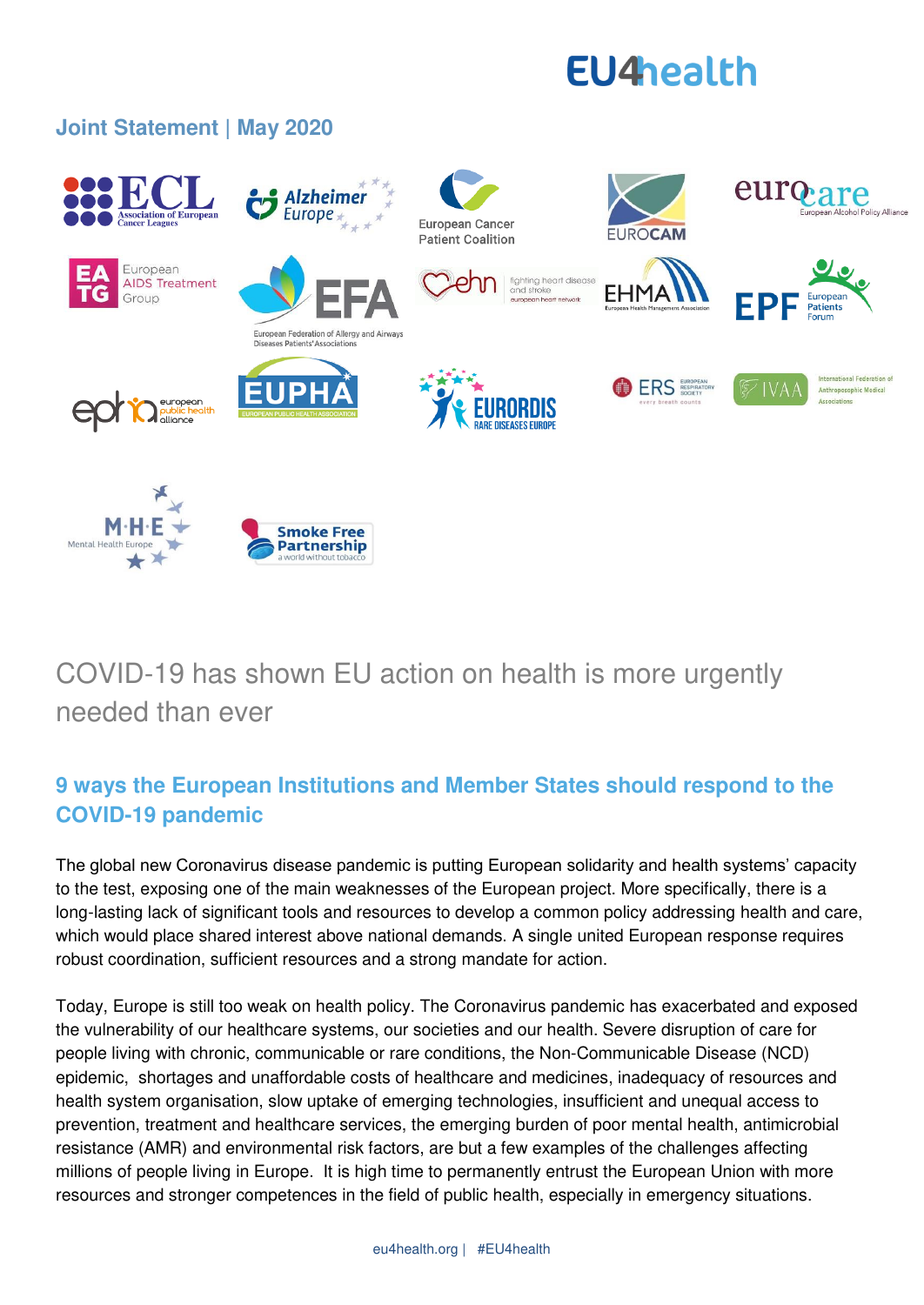The healthcare community has welcomed single or small-scale actions of solidarity that different countries have shown demonstrating the importance of community participation and empowerment. However, a united response to the current crisis is essential. The EU must adapt to this new reality guided by its core principles of unity and solidarity. This is not possible if the EU is still lacking a common vision, a policy framework and rapid response mechanisms. This is not possible if poor coordination undermines joint efforts, perpetuating both the weaknesses of our health systems and the inequalities in our societies. To effectively deal with the COVID-19 aftermath, ensure access to care, reduce the damage of future pandemics and tackle shared challenges, the fundamentals of the EU mandate for health must be reassessed and re-organised.

Shaping the future of health in the EU together is more urgent than ever. Therefore, we 17 European NGOs are uniting our voices in a joint [EU4Health c](https://eu4health.eu/about-us)ampaign and calling to act now for a stronger and more ambitious European health policy. To this end, we call upon the European Commission, Parliament and National Governments to:

### Boost funds and resources for health in the EU

- 1. Re-establish an independent, sizeable and much more integrated health programme within the EU budget;
- 2. Increase financial resources allocated to the health portfolio within the Multi-annual Financial Framework to ensure the financial means for multi-sectoral health action;
- 3. Revise the EU research priorities and put common health challenges and health system strengthening at the heart of the research and innovation agenda, involving civil society actors.

#### Strengthen EU health action under the current mandate

- 4. Place European health agencies in a better position to fight common health challenges, by reinforcing the role of the European Medicines Agency (EMA) and extending resources and mandate of the European Centre for Disease Prevention and Control (ECDC) to tackle NCDs and communicable diseases;
- 5. Establish Health-in-all-Policies as the new normal in policymaking and providing more resources for the Commissioner for Health and her services to ensure coherence and consistency;
- 6. Prioritise and ensure systematic health impact assessment of EU policies to ensure their positive effect On improving wellbeing and health outcomes which are influenced by multiple determinants.

#### Re-think EU healthcare competencies and vision for the future

- 7. Implement the right to health enshrined in the EU Charter by defining its basic elements every European shall enjoy without prejudice and with equal conditions;
- 8. Develop a European Health Vision for care and prevention, with an EU roadmap to improve efficiency based on improved coordination among national health systems, preparedness, sustainability and minimum standards of care;
- 9. Convene an inclusive European debate aiming to strengthen the EU mandate on health.

People living in Europe cannot wait for the next pandemic. The time to invest in a healthy future is now: we need more EU action on health.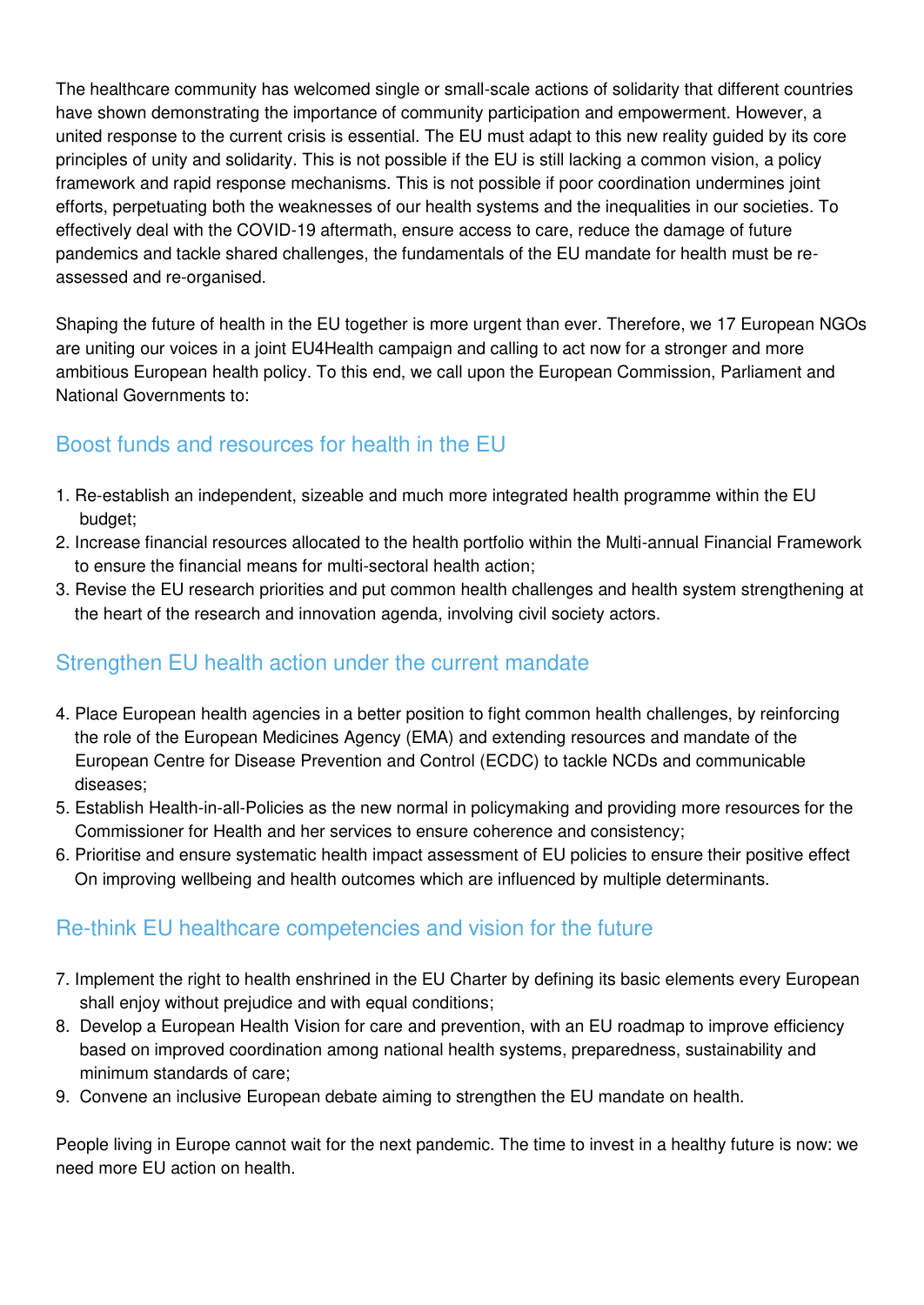#### **Signatories**

Association of European Cancer Leagues Alzheimer Europe European AIDS Treatment Group EUROCAM European Cancer Patients Coalition Eurocare European AIDS Treatment Group European Federation of Allergy and Airways Diseases Association European Heart Foundation European Health Management Association European Patients' Forum European Public Health Alliance European Public Health Association EURORDIS – Rare Diseases Europe European Respiratory Society International Federation of Anthroposophic Medical Associations Mental Health Europe Smoke Free Partnership

To add your name to the list of supporting organisations, click [here](https://forms.gle/VpoBEBvQvnhZJzkJ8)

#### ABOUT EU4HEALTH

70% of Europeans want the EU to do more for health, according to a recent Eurobarometer survey. This is why a pool of European organisations came together to ensure that the European institutions will continue to guarantee health protection and promotion.